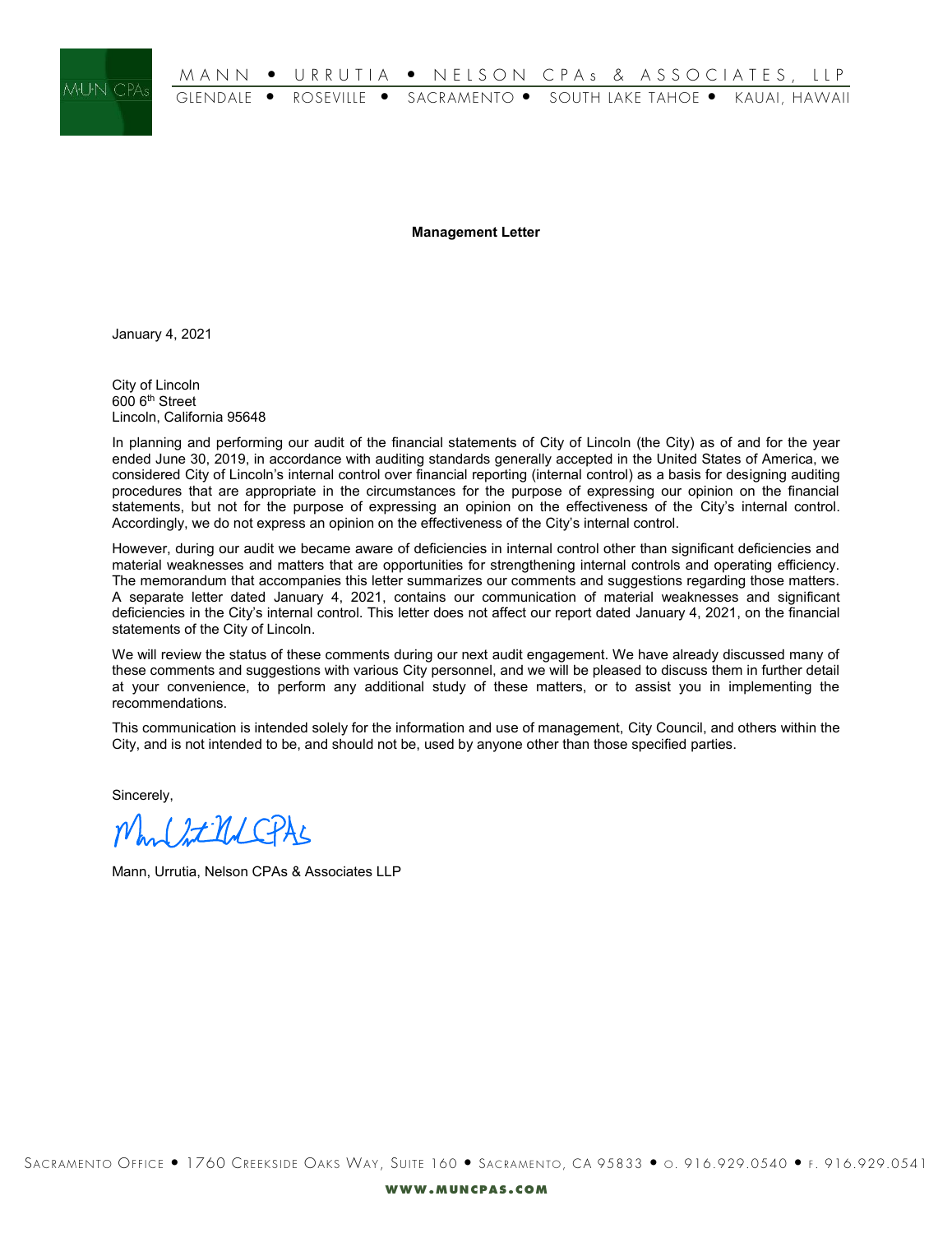# **City of Lincoln Control Deficiencies and Internal Control Recommendations**

## **June 30, 2020**

## **Other Post-Employment Benefits Census Data (Repeat) and Other Benefit Liabilities**

**(Repeat)** The City provides various employee benefits such as pension, retiree health, medical insurance, and life insurance. The basis of payment for such services is accurate employee data. We noted the City does not have any procedures in place to reconcile that employee data is being properly recorded and taken into consideration as invoices received by the City are dependent on such data. Further, we noted that these invoices are not being reviewed and approved by human resources. As pension and retiree health comprise significant liabilities to the City, we recommend the City implement processes and controls to ensure that complete and accurate information is reported to the plans and the plan actuary regarding census data. On an annual basis, management should obtain the census data file submitted by the plan to the actuary and determine whether the census data is complete and accurate. In evaluating the census data file, the City may compare the information to underlying payroll records and the prior year census data file. The City may also obtain a roll forward of the census data from one year to the next and review a reconciliation for any significant differences. In relation to other benefit liabilities, human resources should be reviewing and approving related invoices. The basis of their review should be verifying accurate employee data has been considered and that changes have been made for any new hires or terminated employees.

## **Financial Close**

**(Repeat)** In fiscal year 2019, the City implemented processes for financial close and reporting. However, due to turnover in the finance department, these procedures were not adequately performed. Approximately twelve journal entries were proposed to the trial balance for audit. We recommend the City enhance their financial close and reporting process to limit the amount of journal entries needed to correct year-end balances.

## **Allowance for Uncollectible Receivables**

Upon receipt of the final unaudited trial balance, we noted there were no changes to the allowance for uncollectible receivable accounts. Upon further inquiry, it was determined these balances had not yet been reviewed and assessment of collectability had not yet been performed. We recommend the City ensure that these procedures are included as part of their year-end close process.

## **Grant Accounting**

**(Repeat – previously reported as a significant deficiency)** During our evaluation of grant revenues, grants receivable, and grant unearned revenue, we noted grant activity was not being properly recorded. We identified one capital project grant did not include retention receivable of \$62,086 thus understating the receivable balance as of 6/30/20.

During our review of grant receivables and deferred revenue, we identified one grant related the Airport Fund that had inappropriately deferred the grant receivable balance at year-end and the related grant revenue for the fiscal year. This was due to misapplying modified accrual accounting principles to a proprietary fund accounted for under the full accrual method. We recommend the City ensure long-term receivables are accounted for correctly based on the type of fund the activity is being recorded in.

## **Compensated Absences**

Per review of the compensated absences schedule, we noted one employee who had an accrued vacation balance over the allowable limit. The total hours accrued included 443 vacation hours which is 143 hours over the accrued maximum of 300. We recommend staff perform a comprehensive review of the compensated absences report to ensure hours do not exceed their respective limits.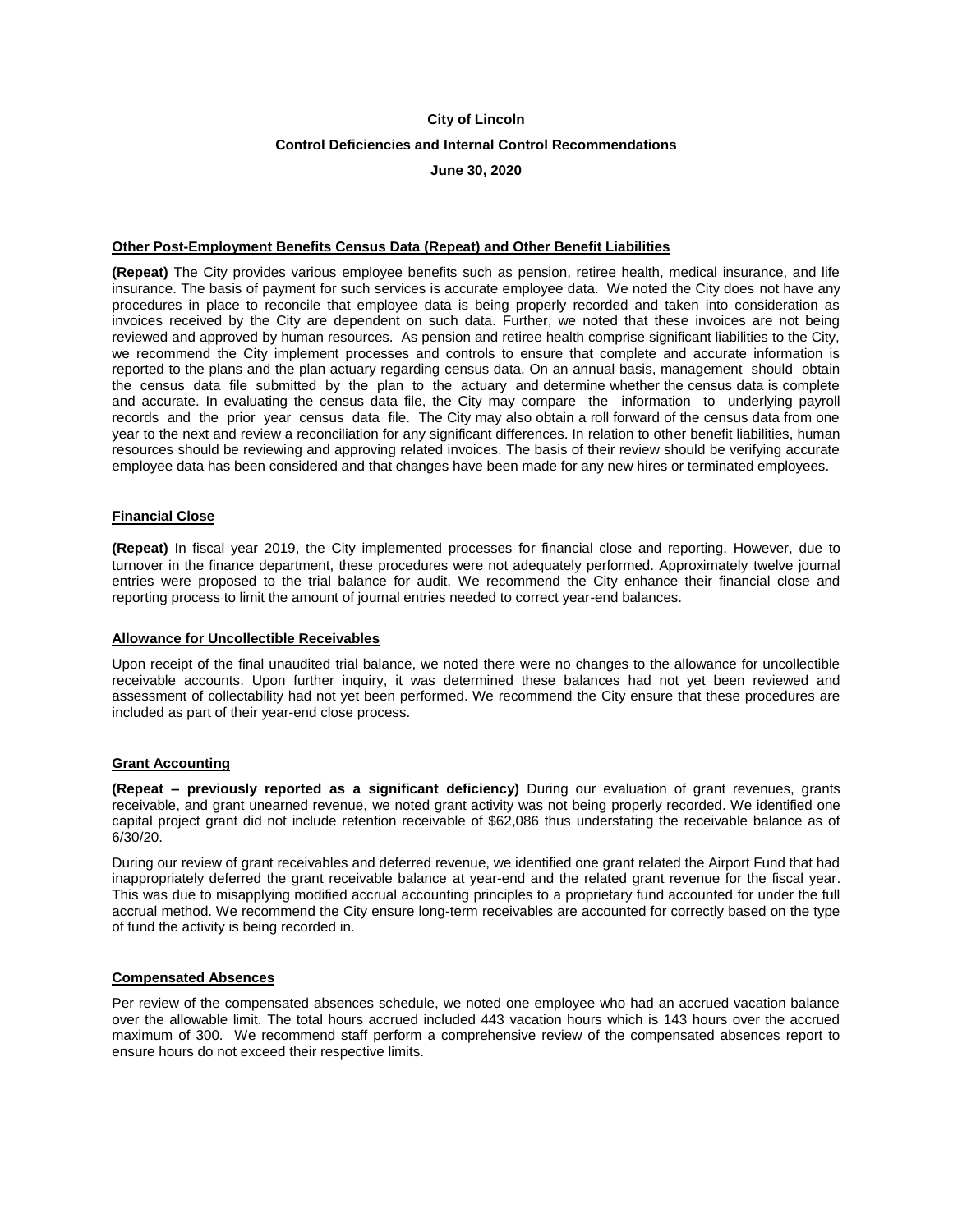# **Control Deficiencies and Internal Control Recommendations (continued)**

## **June 30, 2020**

## **Classification of Developer Deposits**

## *Amounts Due to Other Agencies*

The City identified funds totaling \$57,500 that were previously recorded as revenue in fiscal year 2019, but represent funds on deposit with a developer. Therefore, a prior period adjustment was recorded in fiscal year 2020 decreasing beginning fund balance.

#### *Agency Fund – Developer Deposits*

The City identified approximately \$1.7 million in funds that were previously recorded in fiscal year 2019 as "Due to Property Owners" that should have been recorded as "Pay-as-you-go Developer Liability." Accordingly, the City reclassified the funds to the correct account. As this activity is recorded as an agency fund, there is no impact to fund balance or net position; the reclassification only affects the reporting of the agency fund.

We recommend the City enhance their review of developer related receipts to ensure they are being properly recorded.

#### **Interfund Advances**

The City currently has 7 interfund loans totaling \$19.8 million. Currently only two of the loans have current payment schedules and are making payment. The remaining 5 interfund loans totaling \$13.7 million do not have formal payment plans and continue to accrue interest. We recommend the City develop payment plans for all interfund loans. Alternatively, the City may want to consider the possibility of writing-off amounts due and research implications of the write-off.

In addition, per review of the interfund loan schedule, we noted several errors in the calculation of accrued interfund interest. We recommend the City ensure all loans are properly accruing interest and that the interest is being calculated correctly.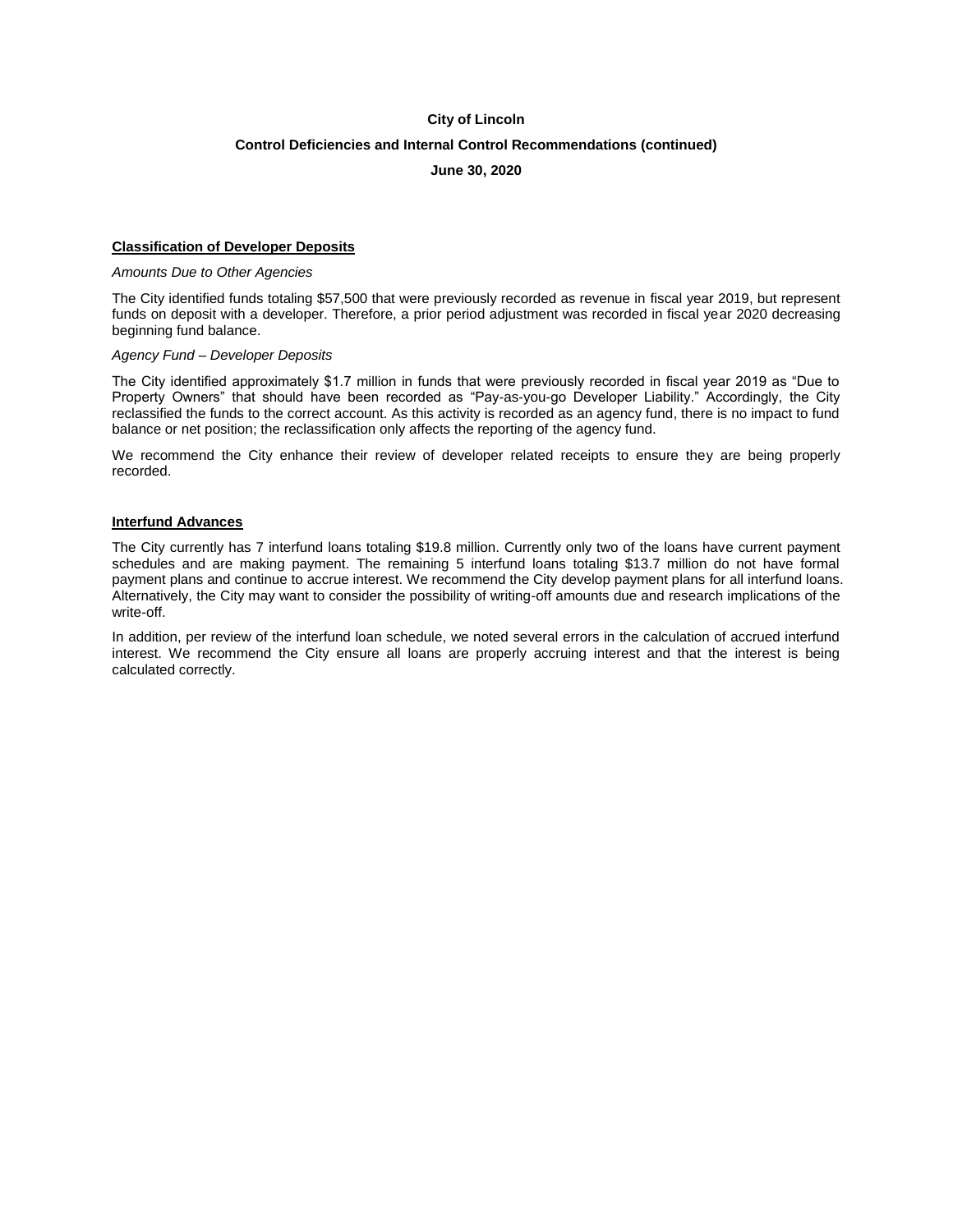## **Status of Prior Year**

## **Control Deficiencies and Internal Control Recommendations**

#### **June 30, 2020**

## **Payroll**

As part of the process of inputting new employee information and/or changes to current employee information into Springbrook, a proof list is generated by the Payroll Technician to verify that items input and changes were made accurately. However, there is no indication of the review of the proof list. We recommend that the Payroll Technician, or assigned personnel, initial and date the proof list as evidence of their review.

#### **Status: Implemented**

Upon our review of the payroll process, we noted that after payroll is posted to the general ledger, there is no reconciliation performed between what is posted to the general ledger and the final payroll journal reports. We recommend a reconciliation be performed after each pay period to ensure that payroll is properly posted to the general ledger.

#### **Status: Implemented**

As part of the payroll process a check proof list, similar to a payroll register, is generated and compared to a payroll GL distribution list which presents the allocation of expenses among the various related GL accounts. The Payroll Technician agrees the totals between both reports to ensure the total payroll expense is captured in the GL at time of posting. Both reports are then presented to the Finance Manager for review. Due to the vacancy of the Finance Manager position, this review was not taking place during the year. We recommend the check proof list and GL distribution list be reviewed and approved by an alternative supervisor in Finance with the absence of a Finance Manager.

#### **Status: Implemented**

Upon our review of the payroll process, we noted there is no report listing terminated employees which verifies that terminated employees have been correctly removed from the payroll system. We recommend a report listing terminated employees be generated and compared to the payroll status change forms received for terminated employees. This report should be signed after comparison. This will ensure terminated employees have been removed from the payroll system.

#### **Status: Implemented**

Upon our review of the payroll process, we noted there is no review or approval of the amount that is uploaded to the bank for direct deposit. The direct deposit list is prepared and uploaded solely by the Payroll Technician. We recommend the Finance Manager or another supervisor in Finance review the direct deposit upload to ensure accuracy of the approved amounts.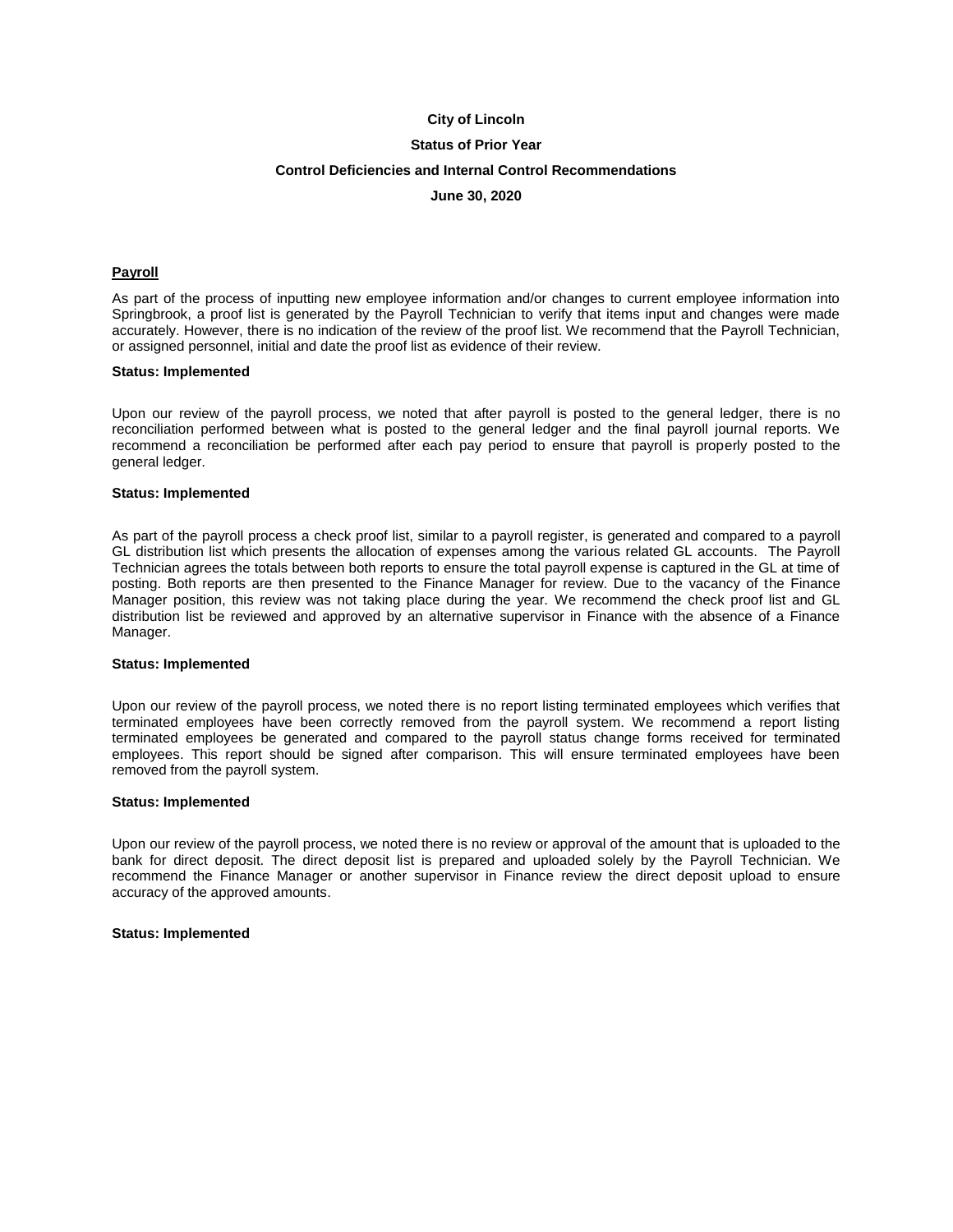## **Status of Prior Year**

# **Control Deficiencies and Internal Control Recommendations (continued)**

**June 30, 2020**

#### **Other Post-Employment Benefits Census Data and Other Benefit Liabilities**

The City provides various employee benefits such as pension, retiree health, medical insurance, and life insurance. The basis of payment for such services is accurate employee data. We noted the City does not have any procedures in place to reconcile that employee data is being properly recorded and taken into consideration as invoices received by the City are dependent on such data. Further, we noted that these invoices are not being reviewed and approved by human resources. As pension and retiree health comprise significant liabilities to the City, we recommend the City implement processes and controls to ensure that complete and accurate information is reported to the plans and the plan actuary regarding census data. On an annual basis, management should obtain the census data file submitted by the plan to the actuary and determine whether the census data is complete and accurate. In evaluating the census data file, the City may compare the information to underlying payroll records and the prior year census data file. The City may also obtain a roll forward of the census data from one year to the next and review a reconciliation for any significant differences. In relation to other benefit liabilities, human resources should be reviewing and approving related invoices. The basis of their review should be verifying accurate employee data has been considered and that changes have been made for any new hires or terminated employees.

# **Status: Not Implemented**

#### **Cash Disbursements**

**(Repeat)** Per our observation of the cash disbursement process, the Accounts Payable Specialist has various duties which are reviewed by an independent employee. One of the tasks within the cash disbursement process is the upload and submittal of checks to be paid via the bank's positive pay system. There is no final review comparing the approved accounts payable proof list with the positive pay upload. To enhance controls, we recommend the approved accounts payable proof list be compared to the positive pay upload by evidence of signature. This comparison serves as a detective control to ensure no changes were made from the approved accounts payable proof list to the final check register.

## **Status: Implemented**

#### **Vendor Monitoring**

During review of the internal controls over cash disbursements, we identified that there was no subsequent review for accuracy and validity performed after the input of new vendors into the accounting system. Although the risk of false vendors being created in the system can be remediated through the review of checks by the check signer prior to disbursement, we recommend the City review that check signers do not have access to create new vendors in the Springbrook system.

Additionally, we noted there is no periodic review of vendors no longer being used by the City. We recommend that on an annual basis the Accounts Payable Specialist generate a master vendor listing out of Springbrook to verify all the vendors are current and accurate. This list should also be reviewed by the Finance Manager.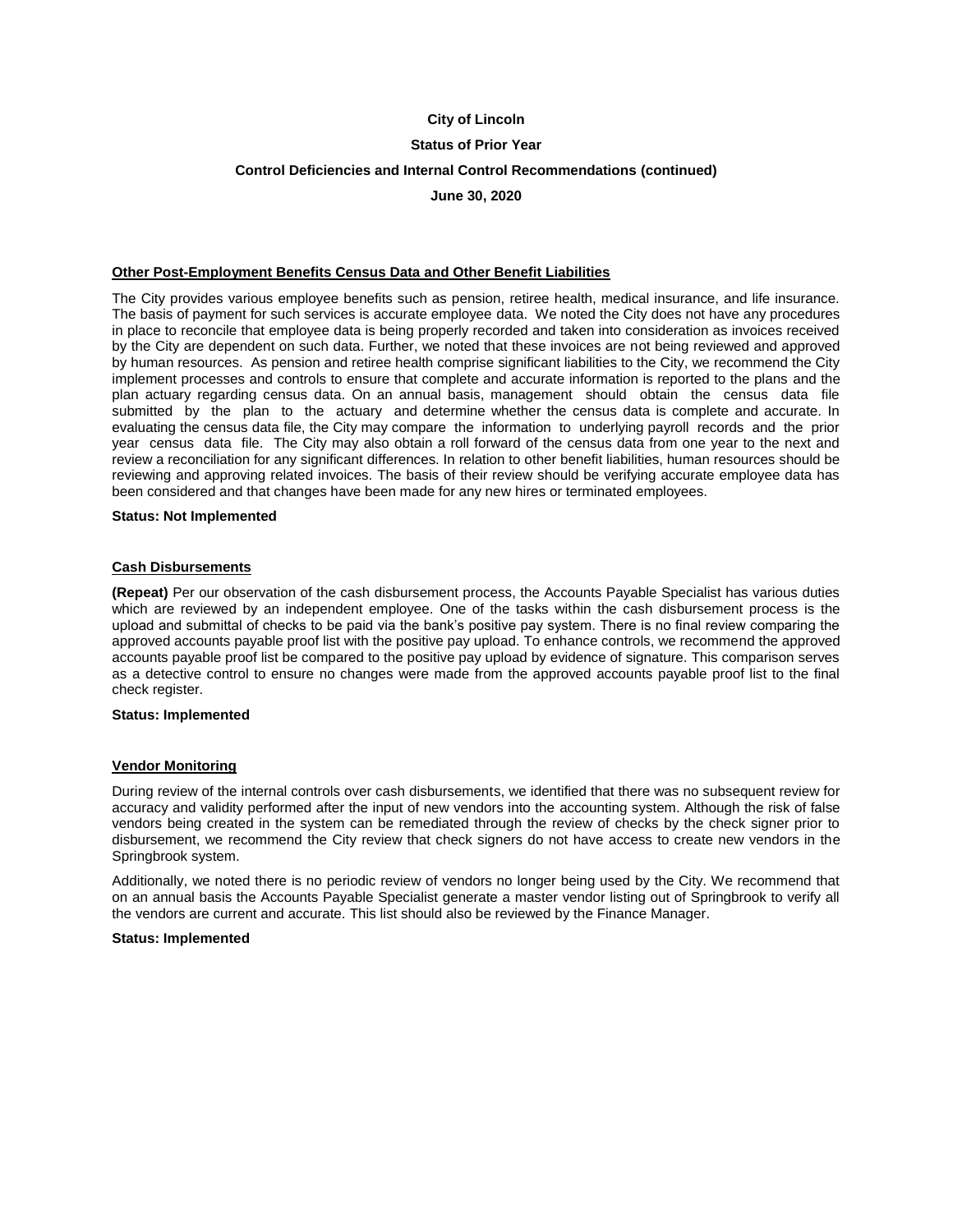## **Status of Prior Year**

## **Control Deficiencies and Internal Control Recommendations (continued)**

**June 30, 2020**

## **Developer Deposits**

We identified two developer projects and related agreements that were not properly monitored for ongoing compliance. We further noted two separate developer deposits related to long-standing developer projects with little to no prospects of progress or completion. Based on our additional corroboration with the Public Works Director, three of the four noted deposits could have been refunded to the developer as of June 30, 2019, but were not refunded during the fiscal year. We recommend the City public works department develop procedures to more closely monitor and track the compliance requirements of each developer agreement in place, and the finance department annually review the status of each developer deposit recorded in the general ledger and inquire of any long outstanding deposits that may no longer be associated with an active development project.

#### **Status: Implemented**

#### **Hydrant Deposits**

We identified one long outstanding hydrant meter deposit that needed to be evaluated for a possible refund to the customer or applied for the purchase of hydrant meters not returned to the City. We recommended the utility billing manager review on an annual basis any long-outstanding hydrant deposits and ensure the utility billing staff are properly monitoring the status of such deposits and provide instruction to address long-outstanding deposits, if necessary.

#### **Status: Implemented**

#### **Information Technology – Springbrook Access**

The City's financial information is maintained through the financial software Springbrook. In the prior year, we were informed that all employees who have access to Springbrook have full access to the system. Full access to the City's financial information may result in unauthorized transactions being posted or viewed, or unauthorized changes being made. The Finance team has reviewed user access with IT and updated access permissions, which is consistent with our review of the user access rights in Springbrook, however, both we and the City's financial consultant agree that the City should still continue to address the proper access and change privileges, specifically for the lower level staff within the finance department.

#### **Status: Implemented**

#### **Special Revenue Funds**

In accordance with GASB 54, *Fund Balance Reporting and Governmental Fund Type Definitions*, special revenue funds are used to report proceeds of specific revenue sources that are restricted or committed for specified purposes, other than capital projects or debt service. Upon our review of the City's special revenue funds, there were several funds that did not appear to receive any restricted or committed proceeds during the year. We recommend management reassess their use of special revenue funds and ensure that they expect that a substantial amount of the required proceeds received will continue. Otherwise, if the City no longer expects that a substantial portion of the inflows will derive from restricted or committed resources, that the remaining resources are reported in the general fund or another fund type.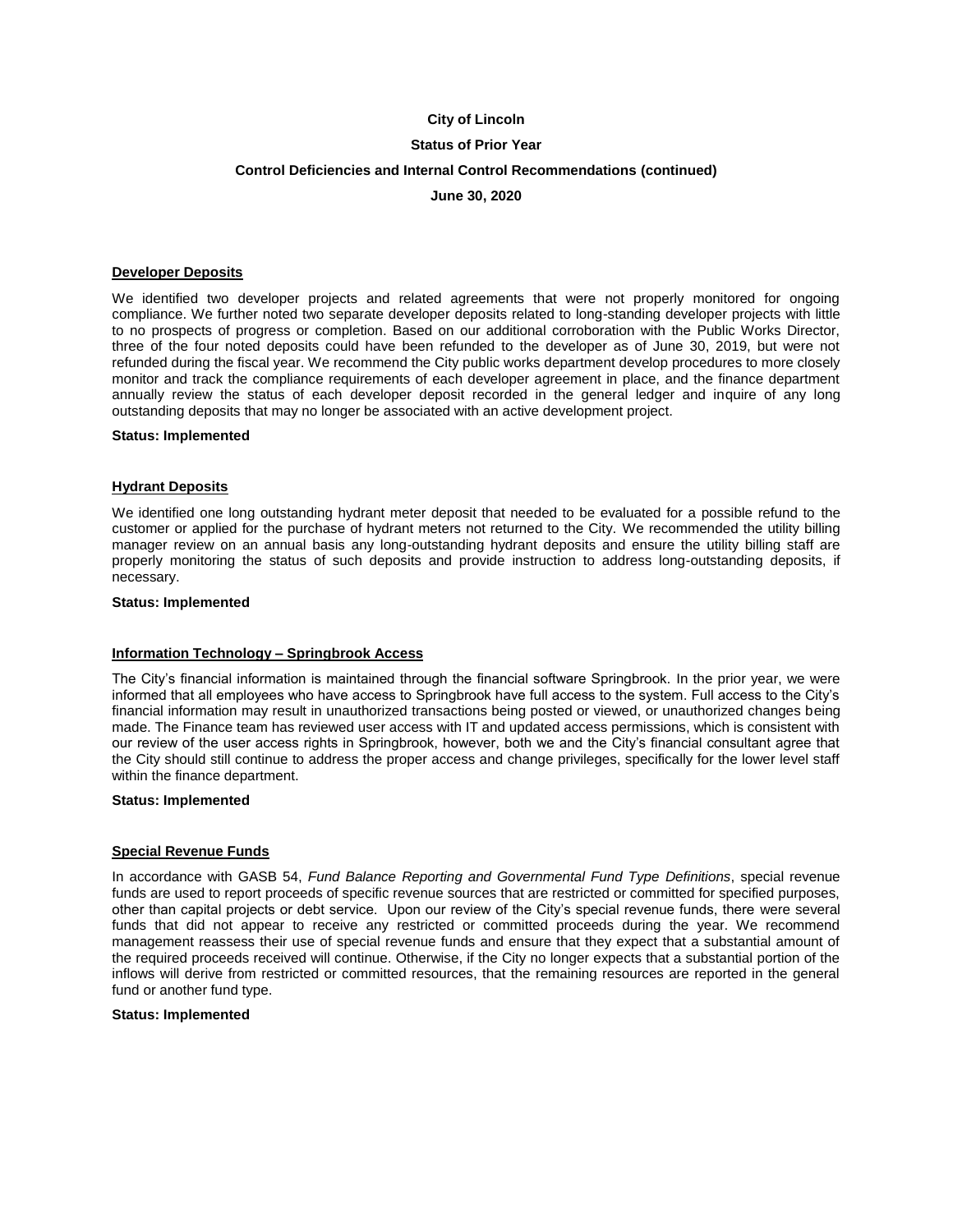## **Status of Prior Year**

## **Control Deficiencies and Internal Control Recommendations (continued)**

**June 30, 2020**

#### **Capital Assets**

Per our review of the asset detail, we noted several assets that are fully depreciated. We recommend the City perform an inventory to determine if those fully depreciated assets are still in use. If the assets are no longer in use by the City, the assets should be removed from the asset listing and deemed obsolete.

#### **Status: Not Implemented. Included as a significant deficiency in separate letter.**

We noted two instances where leased assets were not properly included in the capital asset schedule. We recommend the City enhance procedures to ensure that all capital assets are accounted for and included in the City's inventory and properly tracked. In addition, leased assets should be accounted for using the relevant and appropriate accounting standards.

#### **Status: Not Implemented. Included as a significant deficiency in separate letter.**

#### **Support Service Department Organization**

The City's Support Services Department consists of finance, utility billing, information technology, and central services (purchasing, risk management). Many of these functions affect the financial reporting process. The support services department as presently structured divides oversight of the financial functions in such a manner that lacks cohesion. We recommend management review the current alignment of the support services department staff and their various duties to be reorganized in a manner that will provide for maximum efficiency and proper oversight of the financial reporting process.

#### **Status: In process. Management continually assesses the needs of the Finance Department.**

## **Resolution of Internal Control Deficiencies**

Internal control deficiencies and other issues identified by external auditors are reported to those charged with governance—the Finance & Investment Committee and the City Council each year subsequent to the audit being completed. The Finance & Investment Committee and the City Council have taken action this year to implement several of the recommendations provided to the City during the fiscal year 2018-2019. We have obtained and reviewed a City Council report dated July 2, 2019 logging the status of implementation of these recommendations, and roughly 44% of our recommendations were implemented, 50% were either pending or in process, and 6% have yet to be implemented. We continue to recommend that the status log should be reviewed at every quarterly meeting to ensure proper accountability for implementing these recommendations and that no issues have been overlooked before custody of the log is rotated to the next Committee member.

#### **Status: Implemented**

#### **Financial Close**

In fiscal year 2019, the City implemented processes for financial close and reporting; however due to turnover in the finance department, these procedures were not adequately performed. Approximately five journal entries relating to misclassification of revenue or expenses were posted subsequent to the City providing the trial balance for audit. Although our finding did not result in a net effect in the City's fund balance or net position, we recommend the City enforce current procedures, or implement alternatives in light of the current staffing situation.